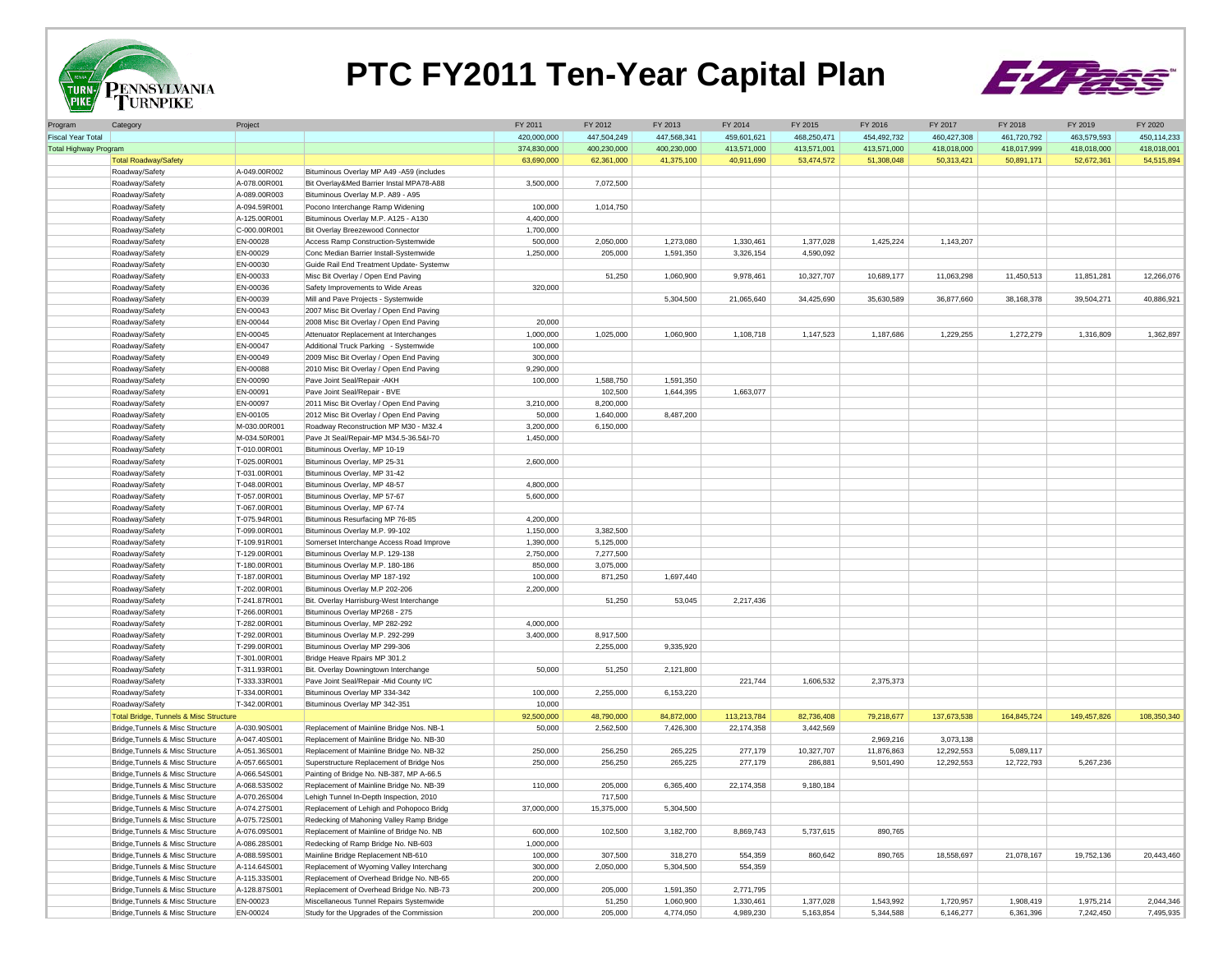| Program | Category                          | Project      |                                           | FY 2011     | FY 2012     | FY 2013     | FY 2014     | FY 2015     | FY 2016     | FY 2017     | FY 2018       | FY 2019     | FY 2020     |
|---------|-----------------------------------|--------------|-------------------------------------------|-------------|-------------|-------------|-------------|-------------|-------------|-------------|---------------|-------------|-------------|
|         | Bridge, Tunnels & Misc Structure  | EN-00050     | Biennial Bridge Inspection Program Syste  |             | 358,750     | 1,379,170   | 1,441,333   | 1,491,780   | 1,543,992   | 1,598,032   | 1,653,963     | 1,711,852   | 1,771,767   |
|         | Bridge, Tunnels & Misc Structure  | EN-00051     | Annual Painting Program Systemwide        |             | 51,250      | 1,060,900   | 1,108,718   | 2,295,046   | 2,375,373   | 3,687,766   | 3,816,838     | 3,950,427   | 4,088,692   |
|         | Bridge, Tunnels & Misc Structure  | EN-00052     | Miscellaneous Bridge Repairs Systemwide   | 500,000     | 2,357,500   | 2,652,250   | 2,771,795   | 2,868,808   | 2,969,216   | 3,687,766   | 3,816,838     | 3,950,427   | 4,088,692   |
|         | Bridge, Tunnels & Misc Structure  | EN-00053     | <b>Bridge Elimination Systemwide</b>      |             | 51,250      | 106,090     | 110,872     | 114,752     | 118,769     | 122,926     | 127,228       | 131,681     | 136,290     |
|         |                                   |              |                                           |             |             |             |             |             |             |             |               |             |             |
|         | Bridge, Tunnels & Misc Structure  | EN-00054     | Bridge Rehabilitations - Systemwide       |             | 51,250      | 106,090     | 110,872     | 114,752     | 118,769     | 122,926     | 127,228       | 131,681     | 136,290     |
|         | Bridge, Tunnels & Misc Structure  | EN-00059     | CY 2008 Miscellaneous Bridge Repairs - S  |             |             |             |             |             |             |             |               |             |             |
|         | Bridge, Tunnels & Misc Structure  | EN-00060     | CY 2008-09 Biennial Bridge Inspection Pr  | 100,000     |             |             |             |             |             |             |               |             |             |
|         | Bridge, Tunnels & Misc Structure  | EN-00084     | CY 2009 Misc Bridge Repairs - Systemwide  | 1,300,000   |             |             |             |             |             |             |               |             |             |
|         | Bridge, Tunnels & Misc Structure  | EN-00094     | Open-End Bridge Repairs 2010-Systemwide   | 1,800,000   | 410,000     |             |             |             |             |             |               |             |             |
|         | Bridge, Tunnels & Misc Structure  | EN-00095     | Biennial Bridge Inspection Program 10-11  | 1,600,000   | 1,025,000   |             |             |             |             |             |               |             |             |
|         | Bridge, Tunnels & Misc Structure  | EN-00096     | Emergency Gusset Plate Repairs - DRB      | 800,000     |             |             |             |             |             |             |               |             |             |
|         | Bridge, Tunnels & Misc Structure  | T-013.21S001 | Replacement of Mainline Bridge No. WB-21  | 1,000,000   | 1,537,500   | 1,591,350   | 4,989,230   | 21,802,937  | 33,255,217  | 55,316,490  | 50,891,171    | 46,088,316  | 6,814,487   |
|         | Bridge, Tunnels & Misc Structure  | T-022.60S002 | Replacement of Overhead Bridge No. WB-22  | 200,000     | 205,000     | 318,270     | 4,434,872   | 688,514     |             |             |               |             |             |
|         |                                   |              |                                           |             |             |             |             |             |             |             |               |             |             |
|         | Bridge, Tunnels & Misc Structure  | T-029.72S003 | Mainline Bridge Replacement WB-402        |             |             |             |             | 344,257     | 593,843     | 614,628     | 6,361,396     | 6,584,045   | 6,814,487   |
|         | Bridge, Tunnels & Misc Structure  | T-048.00S002 | Replacement of Allegheny River Bridge, W  | 30,800,000  |             |             |             |             |             |             |               |             |             |
|         | Bridge, Tunnels & Misc Structure  | T-056,68S001 | Redecking of Bridge No. WB-461 at Milepo  |             |             |             |             |             |             |             |               |             |             |
|         | Bridge, Tunnels & Misc Structure  | T-059.58S001 | Replacement of overhead Bridge No. WB-50  |             |             |             |             |             |             |             |               |             |             |
|         | Bridge, Tunnels & Misc Structure  | T-063.06S001 | Replacement of Overhead Bridge No. WB-50  | 50,000      | 51,250      | 4,243,600   | 221,744     |             |             |             |               |             |             |
|         | Bridge, Tunnels & Misc Structure  | T-122.18S002 | Allegheny Tunnel Project - Study Phase    | 100,000     | 102,500     | 212,180     |             |             |             |             |               |             |             |
|         | Bridge, Tunnels & Misc Structure  | T-122.18S005 | Allegheny Tunnel Project - Design and Co  |             |             |             | 1,787,638   | 2,295,046   | 2,375,373   | 18,438,830  | 50,891,171    | 52,672,361  | 54,515,894  |
|         | Bridge, Tunnels & Misc Structure  | T-122.18S008 | Inspection and Rehabilitation of the All  | 4,400,000   | 2,050,000   |             |             |             |             |             |               |             |             |
|         | Bridge, Tunnels & Misc Structure  | T-122.18S012 | Allegheny Tunnel In-Depth Inspection, 20  |             |             | 742,630     |             |             |             |             |               |             |             |
|         |                                   |              |                                           |             |             |             |             |             |             |             |               |             |             |
|         | Bridge, Tunnels & Misc Structure  | T-134.13S002 | Superstructure Rehabilitation B-305       | 30,000      |             |             |             |             |             |             |               |             |             |
|         | Bridge, Tunnels & Misc Structure  | T-151.09S002 | Replacement of Bridge No. B-443, MP 151   | 1,200,000   | 3,075,000   |             |             |             |             |             |               |             |             |
|         | Bridge, Tunnels & Misc Structure  | T-153.06S002 | Collision Damage Repair, B-552 & B-518    |             |             |             |             |             |             |             |               |             |             |
|         | Bridge, Tunnels & Misc Structure  | T-171.85S001 | Replacement of Mainline Bridge Nos. B-46  |             |             |             |             |             |             |             |               |             |             |
|         | Bridge, Tunnels & Misc Structure  | T-172.88S002 | Replacement of Mainline Bridge Nos. B-52  | 500,000     | 512,500     | 1,273,080   | 7,761,025   | 2,295,046   |             |             |               |             |             |
|         | Bridge, Tunnels & Misc Structure  | T-184.66S001 | Elimination of Bridge Nos. B-548, MP 184  |             |             |             |             |             |             |             |               |             |             |
|         | Bridge, Tunnels & Misc Structure  | T-186.20S002 | Tuscarora Tunnel - In Depth Inspection,   | 10,000      |             |             |             |             |             |             |               |             |             |
|         | Bridge, Tunnels & Misc Structure  | T-186.20S004 | Rehabilitation of the Tuscaora Tunnel, Mi | 190,000     | 307,500     | 3,076,610   | 3,215,282   |             |             |             |               |             |             |
|         | Bridge, Tunnels & Misc Structure  | T-186.20S005 | Tuscarora Tunnel In-Depth Inspection, 20  |             |             |             | 776,103     |             |             |             |               |             |             |
|         | Bridge, Tunnels & Misc Structure  |              | Replacement of Overhead Bridge No. B-465  |             |             |             |             |             |             |             |               |             |             |
|         |                                   | T-197.20S001 |                                           | 10,000      |             |             |             |             |             |             |               |             |             |
|         | Bridge, Tunnels & Misc Structure  | T-197.48S002 | Blue Mountain/Kittatiny Tunnels - In-D    | 600,000     |             |             |             |             |             |             |               |             |             |
|         | Bridge, Tunnels & Misc Structure  | T-197.48S003 | Replacement of the Westbound Ceiling Sla  |             |             | 424,360     | 1,108,718   | 9,753,946   | 2,850,447   |             |               |             |             |
|         | Bridge, Tunnels & Misc Structure  | T-197.48S004 | Blue Mountain/Kittatiny Tunnels, In-Dept  |             |             |             |             | 1,147,523   |             |             |               |             |             |
|         | Bridge, Tunnels & Misc Structure  | T-245.72S001 | Replacement of the Susquehanna River Bri  | 10,000      |             |             |             |             |             |             |               |             |             |
|         | Bridge, Tunnels & Misc Structure  | T-251.08S002 | Replacement of Swatara Creek Bridge No.   | 790,000     | 2,562,500   | 23,339,800  | 14,967,691  | 1,147,523   |             |             |               |             |             |
|         | Bridge, Tunnels & Misc Structure  | T-255.66S002 | D/B Superstructure Replacement of Bridge  |             |             |             |             |             |             |             |               |             |             |
|         | Bridge, Tunnels & Misc Structure  | T-266.67S001 | Redecking of Overhead Bridge No. EB-503A  | 50,000      | 2,050,000   |             |             |             |             |             |               |             |             |
|         | Bridge, Tunnels & Misc Structure  | T-273.97S001 | Rehabilitation of Overhead Bridges from   | 1,000,000   |             |             |             |             |             |             |               |             |             |
|         |                                   |              |                                           |             |             |             |             |             |             |             |               |             |             |
|         | Bridge, Tunnels & Misc Structure  | T-282.88S001 | Collision Damage Repair, Bridge EB-534A   |             |             |             |             |             |             |             |               |             |             |
|         | Bridge, Tunnels & Misc Structure  | T-315.87S001 | Replacement of Bridge No. EB-728, MP 315  | 2,700,000   |             |             |             |             |             |             |               |             |             |
|         | Bridge, Tunnels & Misc Structure  | T-316.58S001 | Replacement of Bridge No. EB-729, MP 316  | 200,000     | 1,025,000   | 3,182,700   |             |             |             |             |               |             |             |
|         | Bridge, Tunnels & Misc Structure  | T-317.37S001 | Replacement of Bridge No. EB-730, MP 317  | 300,000     | 512,500     | 1,060,900   | 3,326,154   |             |             |             |               |             |             |
|         | Bridge, Tunnels & Misc Structure  | T-336.53S001 | Collision Damage Repair, DB-132           |             |             |             |             |             |             |             |               |             |             |
|         | Bridge, Tunnels & Misc Structure  | T-338.92S001 | Collision Damage Repair, DB-141           |             |             |             |             |             |             |             |               |             |             |
|         | Bridge, Tunnels & Misc Structure  | T-342.75S001 | Replacement of Mainline Bridge No. DB-15  | 1,500,000   | 8,200,000   | 4,243,600   | 1,108,718   |             |             |             |               |             |             |
|         | Bridge, Tunnels & Misc Structure  | T-357.32S001 | Substructure Rehab, DB-238                | 500,000     |             |             |             |             |             |             |               |             |             |
|         | <b>Total Total Reconstruction</b> |              |                                           | 152,253,500 | 201,060,200 | 171,176,386 | 200,677,935 | 214,797,066 | 212,673,862 | 158,242,530 | 129,773,910   | 158,843,645 | 224,568,350 |
|         |                                   |              |                                           |             |             |             |             |             |             |             |               |             |             |
|         | <b>Total Reconstruction</b>       | A-020.00T002 | Total Reconstruction: MP A20 - A30        | 26,835,000  | 71,750,000  | 74,263,000  | 72,066,662  | 63,113,765  | 59,384,315  | 24,585,107  |               |             |             |
|         | <b>Total Reconstruction</b>       | A-031.00T001 | Total Reconstruction MP A31-A37.5         | 1,000,000   | 2,050,000   | 1,060,900   |             |             |             |             |               |             |             |
|         | <b>Total Reconstruction</b>       | A-037.50T001 | Total Reconstruction MP A37.5-A44.5       | 250,000     | 2,050,000   | 1,326,125   |             |             |             |             |               |             |             |
|         | <b>Total Reconstruction</b>       | EN-00040     | Total Reconstr Program Design Manager     | 2,000,000   | 1,537,500   | 1,591,350   | 1,663,077   | 1,721,285   | 1,781,529   | 1,843,883   | 1,908,419     | 1,975,214   | 2,044,346   |
|         | <b>Total Reconstruction</b>       | EN-00048     | V-000.00R048 - Total Reconstruction - Sy  |             |             |             |             | 42,668,616  | 97,943,365  | 120,873,168 | 117, 178, 345 | 145,807,236 | 211,075,667 |
|         | <b>Total Reconstruction</b>       | T-000.00T001 | Total Reconstruction M.P. 0 - 10          |             |             |             |             |             |             |             |               |             |             |
|         | <b>Total Reconstruction</b>       | T-031.20T001 | Total Reconstruction MP. 31.2 - 40 (Desi  |             |             |             |             |             |             |             |               |             |             |
|         | Total Reconstruction              | T-031.20T002 | Ultimate Warrendale (Constr. Phase)       |             |             |             | 6,652,307   | 6,885,138   | 1,187,686   |             |               |             |             |
|         | <b>Total Reconstruction</b>       | T-031.20T003 | Total Reconstruction: MP 31-38 (Constr.   | 43,200,000  | 33,210,000  | 5,198,410   |             |             |             |             |               |             |             |
|         |                                   | T-040.00T001 |                                           | 3,000,000   | 2,050,000   | 3,182,700   |             |             | 1,187,686   |             |               |             |             |
|         | <b>Total Reconstruction</b>       |              | Total Reconstruction MP. 40 - 48 (Design  |             |             |             | 3,326,154   | 2,295,046   |             |             |               |             |             |
|         | Total Reconstruction              | T-067.00T001 | Total Reconstruction M.P. 67 - 75 (Desig  |             |             |             |             |             |             |             |               |             |             |
|         | <b>Total Reconstruction</b>       | T-067.00T003 | Total Reconstruction: MP 67 - 75 (Constr  | 26,000,000  | 10,250,000  |             |             |             |             |             |               |             |             |
|         | <b>Total Reconstruction</b>       | T-099.00T002 | Total Reconstruction - MP 99 - 109 (Desi  | 2,000,000   | 7,995,000   | 10,715,090  |             |             |             |             |               |             |             |
|         | <b>Total Reconstruction</b>       | T-123.00T002 | Design /Build Project for the Relocation  |             |             |             |             |             |             |             |               |             |             |
|         | <b>Total Reconstruction</b>       | T-129.00T001 | Total Reconstruction M.P. 128 - 134 (Des  | 1,500,000   | 3,587,500   | 3,713,150   | 3,880,513   | 2,868,808   | 2,969,216   |             |               |             |             |
|         | <b>Total Reconstruction</b>       | T-138.00T001 | Total Reconstruction MP 138-140 (Design   |             |             |             |             |             | 1,900,298   | 3,687,766   | 3,816,838     | 3,950,427   | 4,088,692   |
|         | <b>Total Reconstruction</b>       | T-149.50T002 | Total Reconstruction M.P. 149.5 - 155.5   | 1,500,000   | 1,537,500   |             | 2,771,795   | 2,868,808   | 2,375,373   |             |               |             |             |
|         | <b>Total Reconstruction</b>       | T-179.50T001 | Total Reconstruction: MP 179.5-186 (Desi  |             |             |             |             |             | 1,900,298   | 2,950,213   | 2,417,331     | 2,501,937   | 2,589,505   |
|         | <b>Total Reconstruction</b>       |              |                                           |             | 1,025,000   | 1,060,900   | 554,359     |             |             |             |               |             |             |
|         |                                   | T-199.00T002 | Total Reconstruction M.P. 199 -214 (Desi  | 2,000,000   |             |             |             |             |             |             |               |             |             |
|         | <b>Total Reconstruction</b>       | T-199.00T005 | Total Reconstruction: MP 199 - 202 (Cons  | 14,000,000  | 20,455,200  | 12,730,800  | 5,543,589   |             |             |             |               |             |             |
|         | <b>Total Reconstruction</b>       | T-211.00T001 | Total Reconstruction: MP 211 - 215 (Cons  | 500,000     |             |             |             |             |             |             |               |             |             |
|         | <b>Total Reconstruction</b>       | T-214.00T002 | Total Reconstruction: MP 214 - 227 (Desi  | 2,000,000   | 1,025,000   | 1,060,900   | 1,108,718   |             |             |             |               |             |             |
|         | <b>Total Reconstruction</b>       | T-215.00T001 | Total Reconstruction: MP 215-220 (Constr  | 13,700,000  | 30,750,000  | 24,931,321  | 3,326,154   |             |             |             |               |             |             |
|         | <b>Total Reconstruction</b>       | T-220.00T001 | Total Reconstruction: MP 220 - 227 (Cons  | 2,400,000   |             |             |             |             |             |             |               |             |             |
|         | <b>Total Reconstruction</b>       | T-242.00T002 | Total Reconstruction: MP 242-245 (Design  | 3,000,000   | 3,075,000   | 2,652,250   | 2,217,436   | 2,295,046   |             |             |               |             |             |
|         | <b>Total Reconstruction</b>       | T-312.00T003 | Total Reconstruction - MP 312 - 319 (Des  |             |             |             |             | 1,721,285   | 2,850,447   | 4,302,394   | 4,452,977     | 4,608,832   | 4,770,141   |
|         |                                   |              | Total Reconstruction: MP 319-326 (Design  |             |             |             |             |             |             |             |               |             |             |
|         | <b>Total Reconstruction</b>       | T-319.00T001 |                                           | 6,800,000   | 7,175,000   | 27,689,490  | 97,567,173  | 88,359,271  | 39,193,648  |             |               |             |             |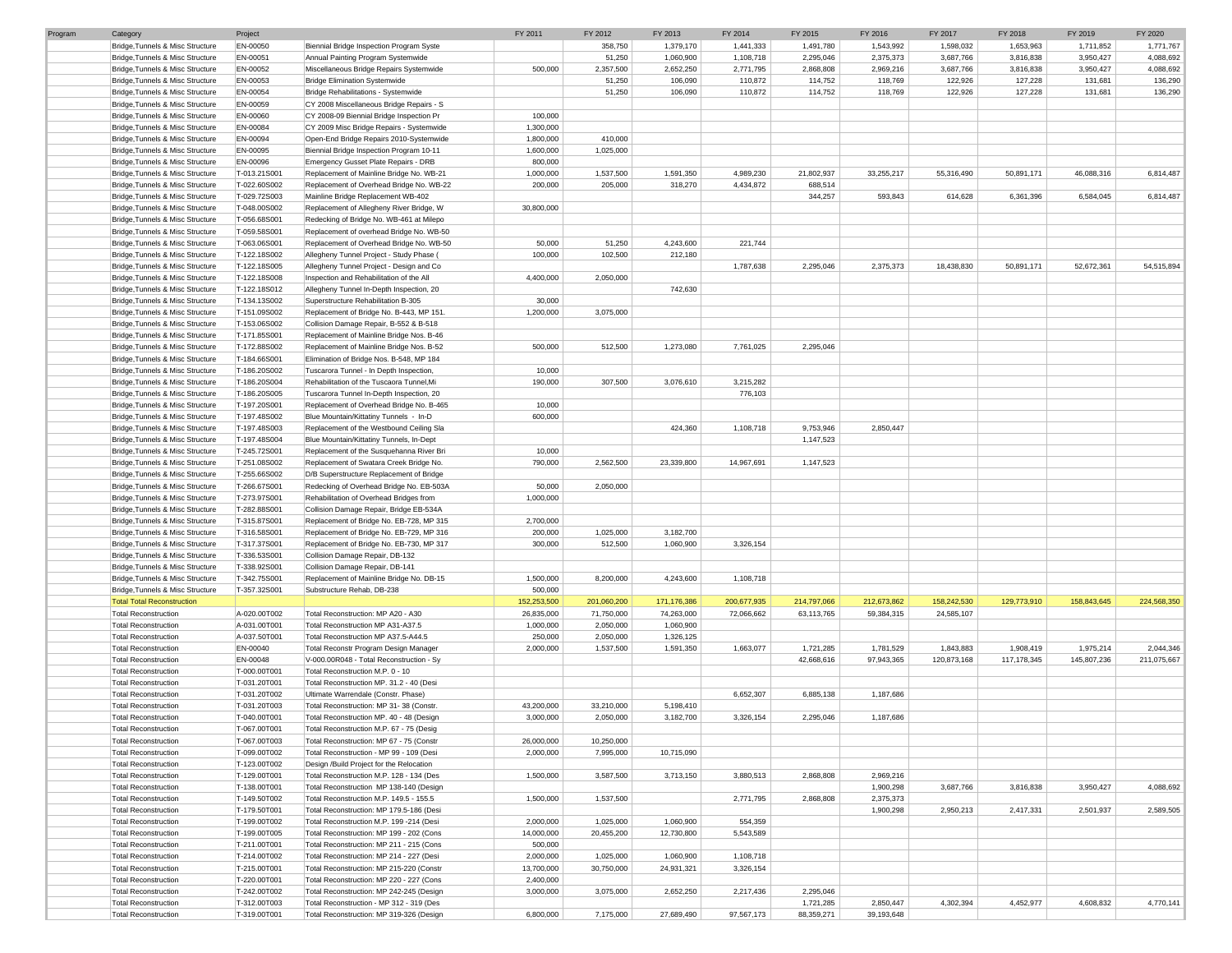| Program | Category                                      | Project         |                                           | FY 2011    | FY 2012    | FY 2013    | FY 2014      | FY 2015     | FY 2016      | FY 2017     | FY 2018      | FY 2019      | FY 2020    |
|---------|-----------------------------------------------|-----------------|-------------------------------------------|------------|------------|------------|--------------|-------------|--------------|-------------|--------------|--------------|------------|
|         | <b>Total Reconstruction</b>                   | T-326.20T001    | Total Reconstruction: MP 326 - 333        | 568,500    | 1,537,500  |            |              |             |              |             |              |              |            |
|         | <b>Total Interchange</b>                      |                 |                                           | 27,397,500 | 29,699,375 | 44,478,233 | 28,189,152   | 21,573,432  | 29,157,699   | 30,792,846  | 31,234,456   | 15,801,708   | 9,540,281  |
|         | Interchange                                   | A-075.86P002    | Rehabilitation of Mahoning Valley Interc  |            |            |            | 221,744      | 573,762     | 593,843      | 614,628     | 19,084,189   | 10,534,472   | 681,449    |
|         | Interchange                                   | A-087.00P001    | Slip Ramp Interchange, MP A87.0, Route 9  | 1,000,000  | 3,075,000  | 15,913,500 | 8,869,743    | 573,762     |              |             |              |              |            |
|         | Interchange                                   | A-105.44P002    | Rehabilitation of Wilkes Barre Interchan  |            |            | 212,180    | 554,359      | 573,762     | 593,843      | 18,438,830  | 10,178,234   | 658,405      |            |
|         | Interchange                                   | A-130.64P001    | Clark's Summit Toll Plaza Modifications   | 10,000     |            |            |              |             |              |             |              |              |            |
|         | Interchange                                   | EN-00061        | Slip Ramp Study & Design Systemwide       | 90,000     | 102,500    | 583,495    | 609,795      | 631,138     | 1,247,071    | 1,290,718   | 1,335,893    | 4,608,832    | 8,858,833  |
|         | Interchange                                   | T-056.44P001    | Rehabilitation of Pittsburgh Interchange  | 150,000    | 691,875    | 716,108    | 748,385      | 18,647,249  | 8,907,647    | 614,628     |              |              |            |
|         | Interchange                                   | T-075.39P001    | Rehabilitation of New Stanton Interchang  |            | 205,000    | 530,450    | 554,359      | 573,762     | 17,815,295   | 9,834,043   | 636,140      |              |            |
|         | Interchange                                   | T-080.00P001    | Slip Ramp Interchange MP 80 (T-080.00R00  |            |            |            |              |             |              |             |              |              |            |
|         | Interchange                                   | T-236.22P001    | Rehabilitation and Expansion of Gettysbu  | 10,000     |            |            |              |             |              |             |              |              |            |
|         | Interchange                                   | T-319.30P001    | Slip Ramp Interchange, MP 319, Route 29   | 7,837,500  | 20,500,000 | 26,522,500 | 16,630,768   |             |              |             |              |              |            |
|         | Interchange                                   | T-351.90P001    | Bensalem Township Slip Ramps @ South Nes  | 5,300,000  |            |            |              |             |              |             |              |              |            |
|         | Interchange                                   | T-355.00P001    | I-95 Interchange (T-355.00T001)           | 13,000,000 | 5,125,000  |            |              |             |              |             |              |              |            |
|         | <b>Total Highway Miscellaneous</b>            |                 |                                           | 26,358,000 | 17,435,250 | 14,916,254 | 15,455,527   | 16,271,876  | 17,197,698   | 18,303,612  | 19,325,922   | 20,068,170   | 21,043,135 |
|         | <b>Highway Miscellaneous</b>                  | A-055.90M001    | Allentown Service Plaza Parking Area Imp  |            |            |            |              |             |              |             |              |              |            |
|         | <b>Highway Miscellaneous</b>                  | EN-00026        | Rock Cuts Systemwide                      | 250,000    | 256,250    | 265,225    | 277,179      | 286,881     | 296,922      | 307,314     | 318,070      | 329,202      | 340,724    |
|         | <b>Highway Miscellaneous</b>                  | EN-00027        | Major Guide Sign Update/Replacement       | 2,039,000  | 814,875    | 318,270    | 332,615      | 344,257     | 356,306      | 430,239     | 508,912      | 526,724      | 545,159    |
|         |                                               | EN-00031        | Systemwide Traffic Study                  | 554,000    | 338,250    | 212,180    | 277,179      | 286,881     | 356,306      | 430,239     | 445,298      | 526,724      | 545,159    |
|         | Highway Miscellaneous                         | EN-00032        |                                           |            |            | 53,045     |              |             |              | 61,463      |              |              |            |
|         | <b>Highway Miscellaneous</b>                  |                 | Radio Tower Access Roads - Systemwide     | 50,000     | 51,250     |            | 55,436       | 57,376      | 59,384       |             | 63,614       | 65,840       | 68,145     |
|         | Highway Miscellaneous                         | EN-00034        | Consulting Engineering Serv-Annual Cost   |            |            |            |              |             |              |             |              |              |            |
|         | <b>Highway Miscellaneous</b>                  | EN-00035        | Open End Eng Services-General Systemwide  | 1,400,000  | 1,230,000  | 1,273,080  | 1,330,461    | 1,491,780   | 1,662,761    | 1,843,883   | 2,035,647    | 2,106,894    | 2,180,636  |
|         | <b>Highway Miscellaneous</b>                  | EN-00037        | Turnpike Coordination on PADOT Projects   | 100,000    | 102,500    | 106,090    | 110,872      | 114,752     | 118,769      | 122,926     | 127,228      | 131,681      | 136,290    |
|         | <b>Highway Miscellaneous</b>                  | EN-00046        | Warranty Activities for D/B Projects      | 100,000    | 102,500    | 106,090    | 110,872      | 114,752     | 118,769      | 122,926     | 127,228      | 131,681      | 136,290    |
|         | Highway Miscellaneous                         | EN-00062        | Project Man.&Const Documentation System   | 425,000    | 435,625    | 254,616    | 266,092      | 286,881     | 296,922      | 319,606     | 330,793      | 342,370      | 354,353    |
|         | <b>Highway Miscellaneous</b>                  | EN-00063        | <b>Electronic Bidding System</b>          | 700,000    | 717,500    | 742,630    | 776,103      | 803,266     | 831,380      | 860,479     | 890,595      | 921,766      | 954,028    |
|         | <b>Highway Miscellaneous</b>                  | EN-00064        | Design/Construction Audit Services        | 100,000    | 102,500    | 106,090    | 110,872      |             |              |             |              |              |            |
|         | <b>Highway Miscellaneous</b>                  | EN-00089        | BMP (Stormwater) Maintenance Systemwide   | 1,700,000  | 512,500    | 530,450    | 554,359      | 573,762     | 593,843      | 614,628     | 636,140      | 658,405      | 681,449    |
|         | <b>Highway Miscellaneous</b>                  | EN-00092        | Engineering Automation/Pavement Mngment   | 820,000    | 902,000    | 604,713    | 277,179      | 321,306     | 332,552      | 344,191     | 356,238      | 368,707      | 586,046    |
|         | <b>Highway Miscellaneous</b>                  | EN-00098        | <b>Tree Clearing Systemwide</b>           | 430,000    | 440,750    | 477,405    | 498,923      | 573,762     | 593,843      | 676,090     | 699,754      | 658,405      | 681,449    |
|         | <b>Highway Miscellaneous</b>                  | EN-00099        | ITS Installation MP 224-268               | 620,000    | 4,971,250  |            |              |             |              |             |              |              |            |
|         | <b>Highway Miscellaneous</b>                  | EN-00100        | General Consulting Engineering Services   |            |            |            |              |             |              |             |              |              |            |
|         | <b>Highway Miscellaneous</b>                  | EN-00103        | Project Collaboration System              | 1,200,000  | 1,230,000  | 1,379,170  | 1,496,769    | 1,606,532   | 1,722,145    | 1,843,883   | 1,972,033    | 2,106,894    | 2,248,781  |
|         | <b>Highway Miscellaneous</b>                  | EN-00104        | ITS Systemwide Future Year Projects       |            |            | 5,304,500  | 5,543,589    | 5,737,615   | 5,938,432    | 6,146,277   | 6,361,396    | 6,584,045    | 6,814,487  |
|         | <b>Highway Miscellaneous</b>                  | EN-00106        | Consulting Eng Serv- FY2011 Annual Cost   | 2,900,000  |            |            |              |             |              |             |              |              |            |
|         | <b>Highway Miscellaneous</b>                  | EN-00107        | General Consulting Engineering Services   |            | 3,075,000  | 3,182,700  | 3,437,025    | 3,672,074   | 3,919,365    | 4,179,468   | 4,452,977    | 4,608,832    | 4,770,141  |
|         | <b>Highway Miscellaneous</b>                  | IT-00013        | ITS ENHANCEMENT PROJECTS PHASE 4 THROUG   | 11,520,000 | 1,845,000  |            |              |             |              |             |              |              |            |
|         | <b>Highway Miscellaneous</b>                  | IT-00016        | ITS INSTALLED BASE UPGRADE, RETROFIT AND  | 940,000    | 307,500    |            |              |             |              |             |              |              |            |
|         | <b>Highway Miscellaneous</b>                  | IT-00038        | Wireless Telecommunications / HAR system  | 400,000    |            |            |              |             |              |             |              |              |            |
|         |                                               |                 |                                           |            |            |            |              |             |              |             |              |              |            |
|         | <b>Highway Miscellaneous</b>                  | PS-000000000015 | Truck Space Electrification at New Stant  | 100,000    |            |            |              |             |              |             |              |              |            |
|         | <b>Highway Miscellaneous</b>                  | T-112.37M001    | Auxiliary Truck Parking N. Somerset S.P.  | 10,000     |            | 43,412,028 | 15,122,912   |             |              | 22,692,053  |              |              | $\Omega$   |
|         | <b>Total Facilities - Design</b>              |                 |                                           | 12,631,000 | 40,884,175 |            |              | 24,717,645  | 24,015,017   |             | 21,946,817   | 21,174,289   |            |
|         | Facilities - Design                           | A-075.86F001    | Mahoning Valley Int. Kit/Restroom Rehab   | 400,000    |            |            |              |             |              |             |              |              |            |
|         | Facilities - Design                           | A-070.07F006    | Construct District 5 Maintenance Facilit  |            | 307,500    | 445,578    | 4,678,789    | 3,488,470   |              |             |              |              |            |
|         | Facilities - Design                           | EN-00004        | Future Year Projects                      |            | 512,500    | 530,450    | 554,359      | 573,762     | 593,843      | 1,450,521   | 21,946,817   | 21,174,289   |            |
|         | Facilities - Design                           | EN-00019        | New Salt Storage 230.2                    |            |            |            |              |             |              |             |              |              |            |
|         | Facilities - Design                           | EN-00025        | Service Plaza Redevelopment Systemwide    | 500,000    | 512,500    | 530,450    | 554,359      | 573,762     |              |             |              |              |            |
|         | Facilities - Design                           | EN-00108        | Temp Salt Storage--Plymouth Meeting Maint | 190,000    |            |            |              |             |              |             |              |              |            |
|         | Facilities - Design                           | EN-00109        | Temp Salt Storage--Devault Maint          | 195,000    |            |            |              |             |              |             |              |              |            |
|         | Facilities - Design                           | T-039.59F001    | Reconstruct Gibsonia Maintenance Section  |            |            | 1,591,350  | 7,761,025    | 18,360,368  | 8,313,804    |             |              |              |            |
|         | Facilities - Design                           | T-113.82F001    | Reconstruct Somerset Maintenance          | 500,000    | 16,400,000 | 16,974,400 |              |             |              |             |              |              |            |
|         | Facilities - Design                           | T-122.18F001    | Allegheny Tunnel-Replace Substation and   | 2,270,000  | 780,025    |            |              |             |              |             |              |              |            |
|         | Facilities - Design                           | T-186.20F001    | Tuscarora Tunnel-Replace Substation and   | 121,000    | 108,650    |            |              |             |              |             |              |              |            |
|         | Facilities - Design                           | T-214.26F003    | Newville Salt Storage Facility            | 30,000     | 563,750    |            |              |             |              |             |              |              |            |
|         | Facilities - Design                           | T-243.85F003    | NC Maint Equip Storage                    | 50,000     | 307,500    |            |              |             |              |             |              |              |            |
|         | Facilities - Design                           | T-247.38F003    | TIP Renovations--Data Center              | 3,000,000  |            |            |              |             |              |             |              |              |            |
|         | Facilities - Design                           | T-247.38F004    | TIP Building - Phase 2 - Site Work        | 3,690,000  | 1,276,125  |            |              |             |              |             |              |              |            |
|         | Facilities - Design                           | T-247.38F005    | TIP Building - Phase 3 - TOC              | 1,155,000  | 2,536,875  |            |              |             |              |             |              |              |            |
|         | Facilities - Design                           | T-288.33F001    | District 3 Maintenance Operations Facili  |            | 615,000    | 6,365,400  | 1,108,718    |             |              |             |              |              |            |
|         | Facilities - Design                           | F-288.33F003    | Bowmansville Salt Storage                 | 30,000     | 563,750    |            |              |             |              |             |              |              |            |
|         | Facilities - Design                           | T-316.26F001    | Relocate Devault Maintenance Facility     |            |            |            | 465,662      | 1,721,285   | 15,107,370   | 21,241,532  |              |              |            |
|         | Facilities - Design                           | T-333.59F001    | Relocate Plymouth Meeting Maintenance Se  | 500,000    | 16,400,000 | 16,974,400 |              |             |              |             |              |              |            |
|         | Total Facilities&Energy Management Operations |                 |                                           | 18,800,000 | 18,901,248 | 19,792,072 | 20,097,710   | 17,212,845  | 15,439,922   | 15,980,319  | 16,539,630   | 17,118,517   | 17,717,666 |
|         |                                               |                 |                                           | 1,635,000  | 3,418,375  |            | $\mathbf{0}$ | $\mathbf 0$ | $\mathbf{0}$ | $\mathbf 0$ | $\mathbf{0}$ | $\mathbf{0}$ |            |
|         | <b>Total Re-capitalization</b>                |                 |                                           |            |            | 360,706    |              |             |              |             |              |              |            |
|         | Re-capitalization                             | EN-00017        | Communications Towers Replacement Variou  | 335,000    | 343,375    | 360,706    |              |             |              |             |              |              |            |
|         | Re-capitalization                             | EN-00018        | <b>Toll Plaza Facility Renovations</b>    |            |            |            |              |             |              |             |              |              |            |
|         | Re-capitalization                             | T-039.62F001    | Reconstruct Salt Dome at Gibsonia Maint.  | 1,000,000  |            |            |              |             |              |             |              |              |            |
|         | Re-capitalization                             | T-154.42F004    | Renovate Everett Fares/PSP: Renovate exi  | 300,000    | 3,075,000  |            |              |             |              |             |              |              |            |
|         | <b>Total Sustainment</b>                      |                 |                                           | 10,909,661 | 10,557,500 | 11,669,900 | 12,195,897   | 12,622,753  | 13,064,549   | 13,521,809  | 13,995,072   | 14,484,899   | 14,991,871 |
|         | Sustainment                                   | A-070.26F001    | Lehigh Tunnel Heat Detectors              | 100,000    | 512,500    |            |              |             |              |             |              |              |            |
|         | Sustainment                                   | EN-00001        | <b>UPS Preventive Maintenance</b>         | 600,000    | 615,000    | 636,540    | 665,231      | 688,514     | 712,612      | 737,553     | 763,368      | 790,085      | 817,738    |
|         | Sustainment                                   | EN-00003        | Future Year Projects                      |            |            | 1,273,080  | 1,330,461    | 1,377,028   | 1,425,224    | 1,475,106   | 1,526,735    | 1,580,171    | 1,635,477  |
|         | Sustainment                                   | EN-00009        | Replace Generators at Various Locations   | 900,000    | 922,500    | 954,810    | 997,846      | 1,032,771   | 1,068,918    | 1,106,330   | 1,145,051    | 1,185,128    | 1,226,608  |
|         | Sustainment                                   | EN-00011        | General Fund-Future Years                 |            | 8,200,000  | 8,487,200  | 8,869,743    | 9,180,184   | 9,501,490    | 9,834,043   | 10,178,234   | 10,534,472   | 10,903,179 |
|         | Sustainment                                   | EN-00012        | Furniture--Future Years                   |            | 307,500    | 318,270    | 332,615      | 344,257     | 356,306      | 368,777     | 381,684      | 395,043      | 408,869    |
|         | Sustainment                                   | EN-00015        | MFE Toll 43 Lighting Maintenance          | 100,000    |            |            |              |             |              |             |              |              |            |